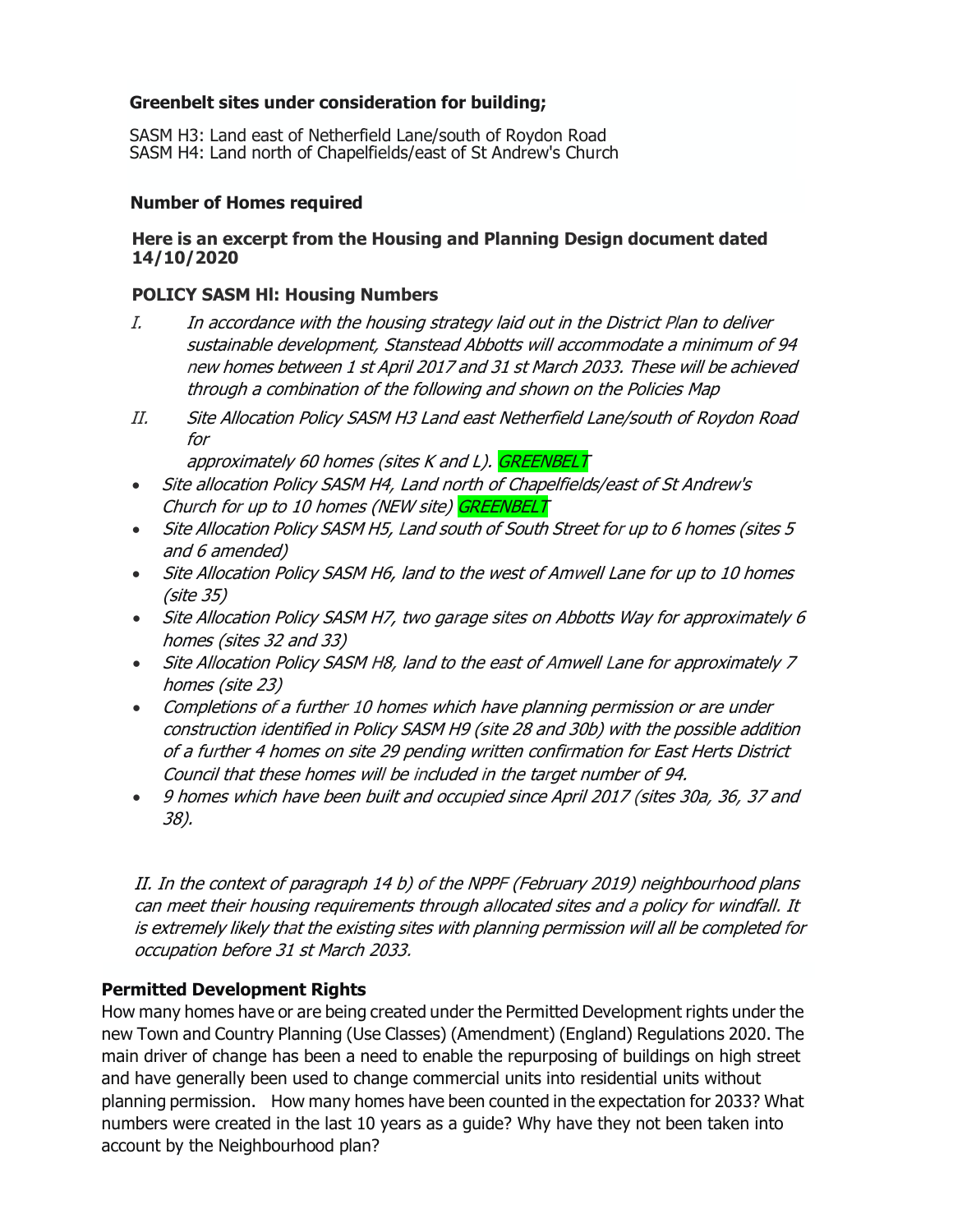## **Definition of Homes**

How are 94 homes defined? It could lead to a variable of 94 beds in a single bed home up to 470 beds in a five-bed home. A variable therefore of a population growth of 94 persons up to 564 if they were all five-bed. That's a considerable difference. Is there any adjustment to the 94 homes figure due to house sizes?

### **Existing sites with planning permission**

As commented on; existing sites with planning permission will all be completed for occupation before 31st March 2033. How many homes have they included for windfall? We would suggest 10% so say 10 homes. Has this been built into the numbers by the Neighbourhood plan?

### **What is a Neighbourhood Plan?**

Communities have a right in law (The Localism Act 2011) to shape development in their area through the production of a Neighbourhood Plan. Neighbourhood planning gives communities direct power to develop a shared vision for their neighbourhood and shape the development and growth of their local area. They are able to choose where they want new homes, shops and offices to be built, have their say on what those new buildings should look like and what infrastructure should be provided. Review planning permission for the new buildings they want to see go ahead.

Neighbourhood planning provides a powerful set of tools for local people to ensure they get the right types of development for their community where the ambition of the neighbourhood is aligned with the strategic needs and priorities of the wider local area. A reminder of the Neighbourhood Plan Vision Statement

Our vision is for Stanstead Abbotts, St Margarets and The Folly to thrive as a diverse and inclusive rural village that supports varied livelihoods and promotes community cohesion and well-being. We will promote sustainable development that provides locally affordable housing whilst protecting the vibrant historic character of our area, enhancing our riverside and green spaces for wildlife, recreation and natural flood defences, and recognising our place in the wider Lee Valley corridor.

The above statement has been agreed and approved by the Neighbourhood Plan representatives. Under the Draft Housing and Design Policies document that was issued on 14/10/2020, these key objectives have been ignored.

As stated by the Neighbourhood Plan Committee. "The Neighbourhood Plan is not just about housing…. It is also about PROTECTING what is important to us as a community OUR GREEN SPACES, OUR ECOLOGY!

Of the 2 Greenbelt sites that are being considered as building sites there has been much focus on one large site at Netherfield Lane. This would be creating a housing estate and is not within keeping of the character of the village and this is not what the local residents want.

Here we have outline and alternative proposal which we would like to discuss and for this to be considered by the Parish Council.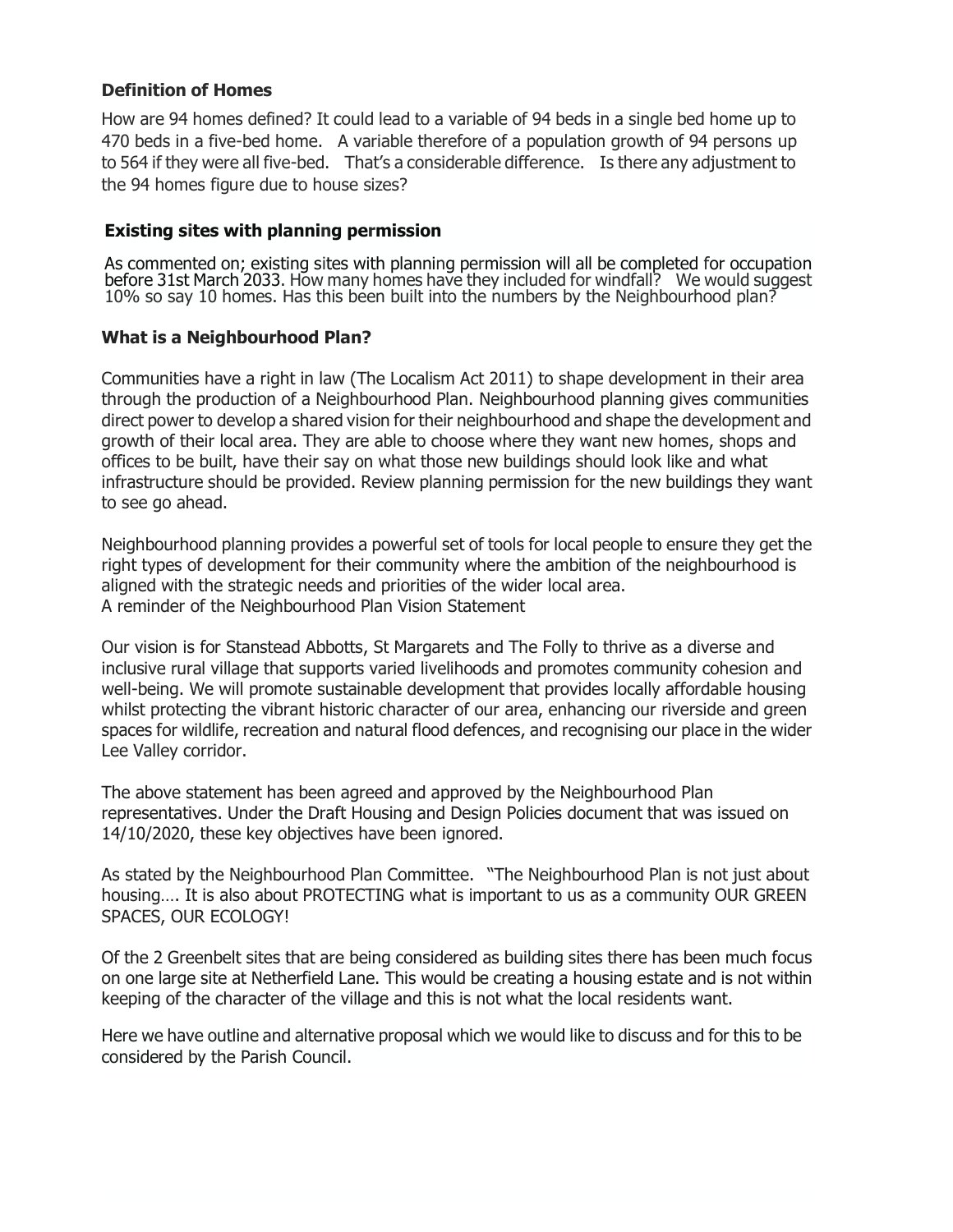# **Netherfield Lane Alternative Proposal**

Taking the above into account, this totals around 118 possible homes to be built when only 94 are required! Given the above figures, there only needs to be 26 new homes on the Netherfield site and not 60 as proposed. These homes could easily be built entirely on the Brownfield site as well as the planned B1 (employment site). With the actual requirement currently looking more like 20-30 homes, this could be accommodated within the Brownfield site. It could easily accommodate that number of homes with the appropriate amount of parking.

The fact that this would be less profitable for the developer is not a good enough reason not to consider this proposal. The profit of the developer should not sway a larger development on Netherfield Lane because it is convenient. It does not fulfill the objectives of the Neighbourhood plan or the desires of the parishioners.

We would like to see the house numbers reviewed and incorporated into the consultation process and discussed. Why are 60 houses being proposed?

# **Road safety of the Roydon Road**

There is a very dangerous junction out of Netherfield Lane onto the Roydon Road. By making a smaller number of houses on the Brownfield site only, then there will be a smaller number of vehicles using this access.

The new development of 20-30 homes could be a gated community that is closed off from Netherfield Lane.

# **Greenfield Mature Trees and Woodland**

The Netherfield green site is home to a number of fabulous mature trees. There are 2 oak trees that are more than 100 years old, one to the East close to the Brownfield site and one on the North side by the Roydon Road. The representative of Webster Estates has already outlined plans to remove this magnificent tree as it would be where their proposed entrance to the "housing estate" would be. In addition there are other trees and a large area of woodland. This is home to foxes, badgers and deer as well as many other creatures. In addition we can see owls, cuckoos and bats are nested in that woodland.

This site has matured over hundreds of years and must be saved at all costs!

# **Give back to the village**

The current greenbelt site could be given back to the village. This was originally gifted to the village but now it is owned by the Webster Estate. This should be part of the trade imposed on the Webster Estate, given the huge profit they will be making from the Brownfield development.

The village would at least gain an area of natural beauty. It could become a cherry blossom orchard or other wooded area with grass, left natural and a path mowed into it for walking (like the scout field). This would be further enhanced by the protection of the natural environmental habitat at the rear of the brownfield site which supports a microcosm for the insects and animals not found in other parts of the village. We suggest that for every home built; a minimum of one tree to be donated/planted and paid for by developers; 20 homes = 20 trees. We would suggest that this is one of the key objectives; "enhancing our green spaces for wildlife."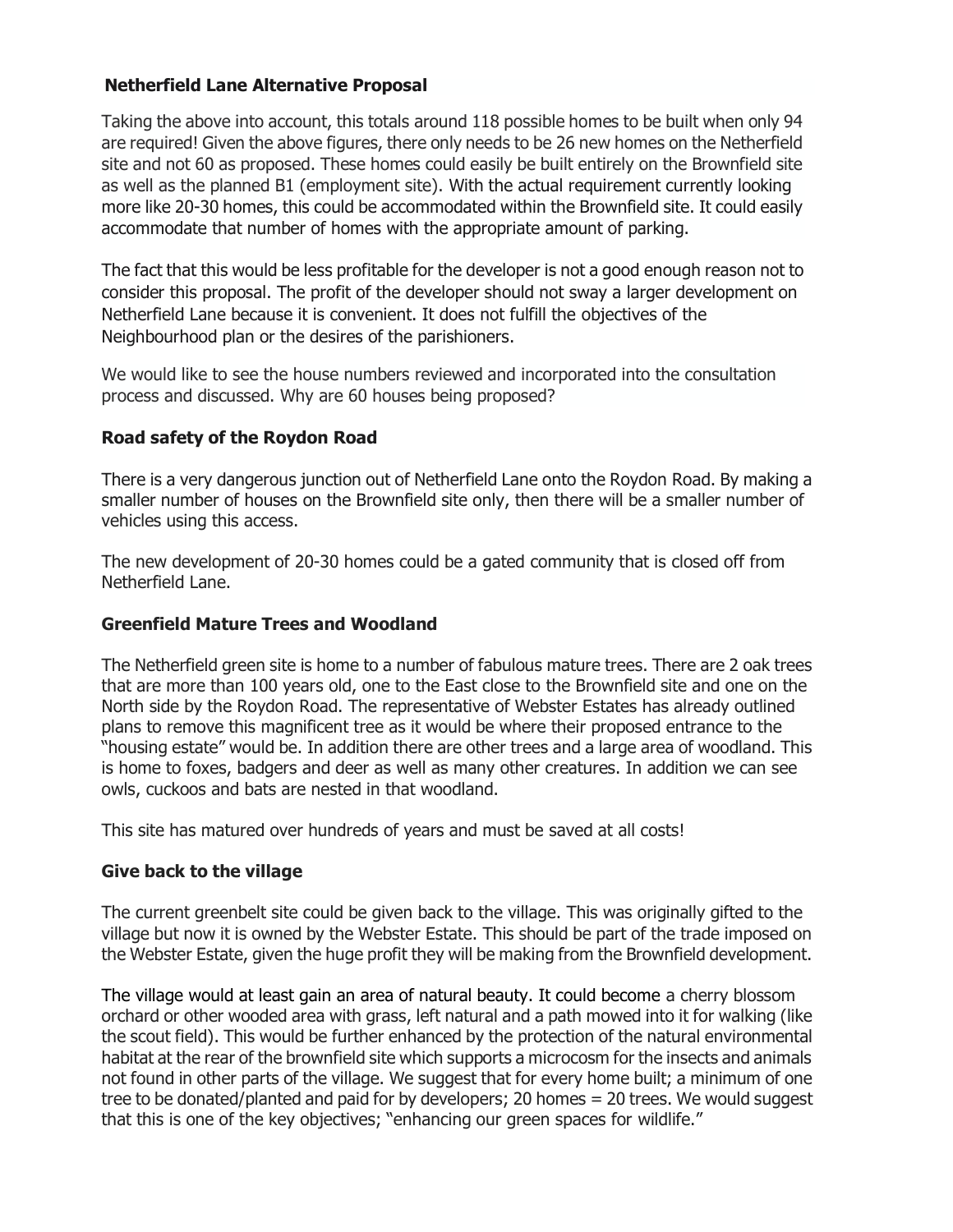## **The Search for more Brownfield Sites**

The most interesting site which has been missed is the Openreach site near the station and technically in Great Amwell Parish. Modern telephone exchanges don't need big buildings like this - a digital exchange could be accommodated in the redundant signal box and the redundant toilet block could be converted into welfare facilities for the Openreach engineers. We suggest that there could be 8 to 12 flats on this site, preserving the lovely tree in a nice communal garden. We would be interested to know whether the owners have been approached as this may be a viable opportunity.

Many of the comments in the signed petition make the point that all Brownfield sites must be used first. This is the view of the local residents and must be taken into account.

What other Brownfield sites could be identified within or close to the village borders? Has this been considered as part of the Neighbourhood plan?

### **Almshouses Emergency Access**

The Almshouses do not have an emergency access for ambulances. It could as previously suggested, have under grass matting for ambulance access. This would be something that could be done to protect the health and welfare of the Alms house residents. Again giving back to the community!

Here is a comment from our petition from a resident living in the Almshouses;

"We live in the Almshouses next to this green belt land, and if houses are built there, we shall have no privacy. There is also a lot of wild life there which would be destroyed."

### **Development outside of the Village Boundary**

Netherfield Lane has been included as a proposed site but it is outside the village boundary. Why has an exception been made for this and not other areas? Kitten Lane is also outside of the village boundary as is Netherfield Lane and yet this has not been considered as part of the overall neighbourhood plan; why is this?

# **Ignoring the wishes of Parishioners**

It would appear that the current Parish Council and the Neighbourhood Planning Committee are ignoring the wishes of its parishioners. The village voted on it's preferences and (only 4% were in favour of developments greater than 25 homes) 80% of the village voted in favour of small developments. Why is the Neighbourhood Planning Committee now ignoring that and suggesting a housing estate with 60 homes. Surely the PC and the NPC have an obligation to listen to the feedback from the village surveys. Why is this being ignored?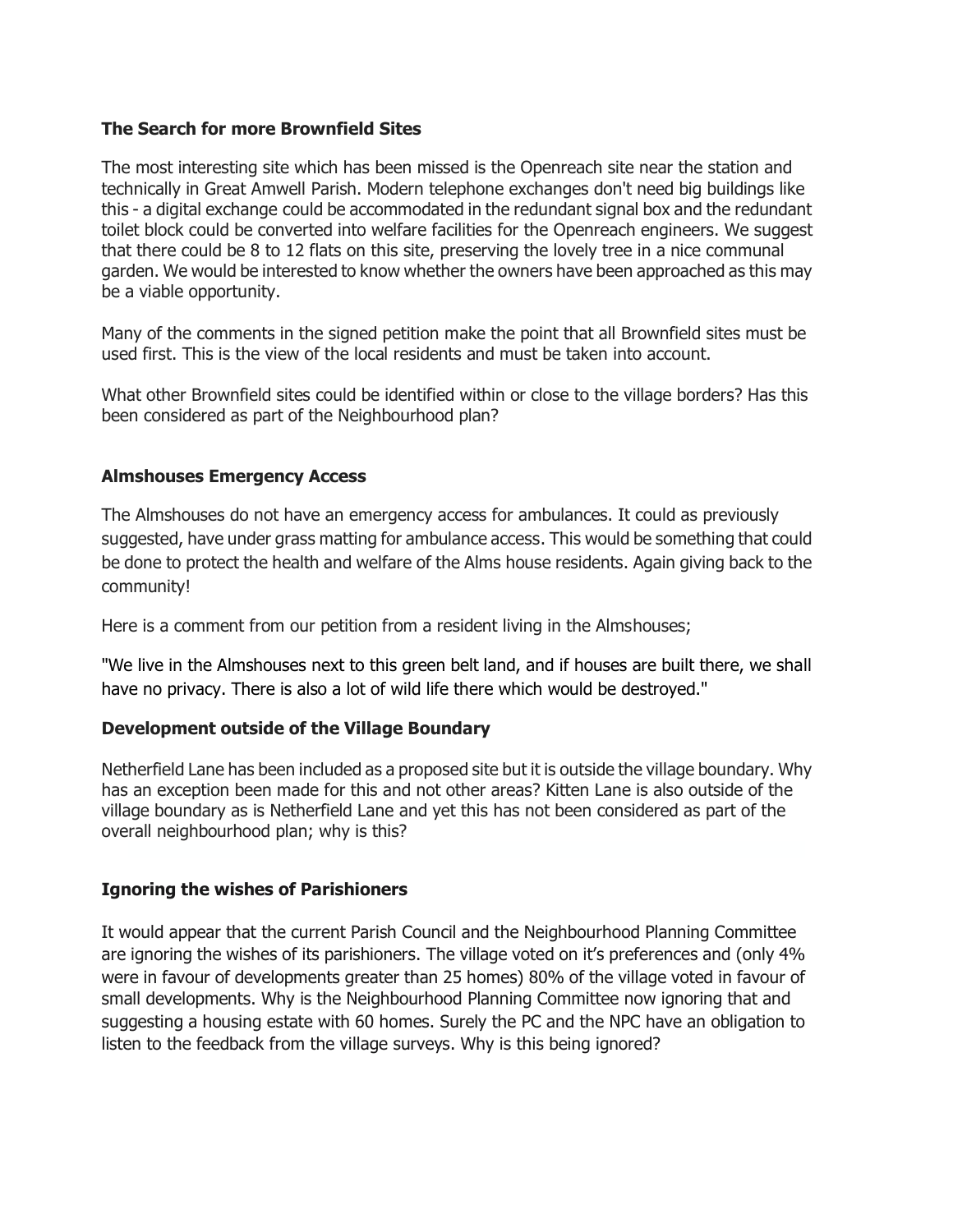## **Drainage Issues**

By Webster's own admission they have a problem with the current agreement with the Lea Valley and the likely withdrawal of their current agreement to make use of the drainage ditches adjacent to their land. The proposed land identified for development has extremely poor drainage with the surface water draining across the surface clay. Any development that effectively concretes over the green field will lead to a significant increase in surface water with no means of drainage and will lead to flooding of the whole of Netherfield Lane and Roydon Rd. Any failure of the drainage systems will lead to significant pollution to a national nature reserve.

# **The character of the village**

A key objective stated in the Neighbourhood plan proposal was as follows;

"The development should be designed to be sympathetic with the historic grade I and II listed buildings directly to the north of the site."

The Baish Almshouses date from 1653 and are definitely part of the historic character of our village. Building a new housing estate on the field behind the alms houses would not be in keeping with the character of the village. This is green belt land, which should be "enhanced."

### **Building on Greenbelt**

Looking at the wider implications; if this large green belt site is built on, on such a large scale then this will be perceived as a weakness when the gravel pit proposal is reviewed.

Any development allowed in Netherfield Lane will be a catalyst for further infill development down the whole of the lane.

# **Social /affordable housing**

Sites of 10 homes or fewer are exempt from providing affordable housing through section 106 agreements. All sites considered should be designed to accommodate at least 12 -14 smaller houses so that social/affordable house could be spread around the entire village and not just in one location. Small developments of less than 10 houses will inevitably result in 4/5 bed luxury houses rather than being built to help the village and the local community. This contravenes one of the main objectives of the Neighbourhood Plan.

### **Housing Spread between the 3 Parishes**

The focus of the Neighbourhood plan is on one large site in Netherfield Lane. This is entirely within the Stanstead Abbotts area of the village. This has an influence on school places at all primary schools are given based on proximity to the nearest school, in this case St Andrews. This school is already oversubscribed. If the new housing was more evenly spread then the nearest schools could also include St John the Baptiste in Great Amwell and schools on the Hoddesdon border and so this would alleviate the pressure on St Andrews. In fact the proposal gives no though to where children will be educated and the key objective is to provide family homes.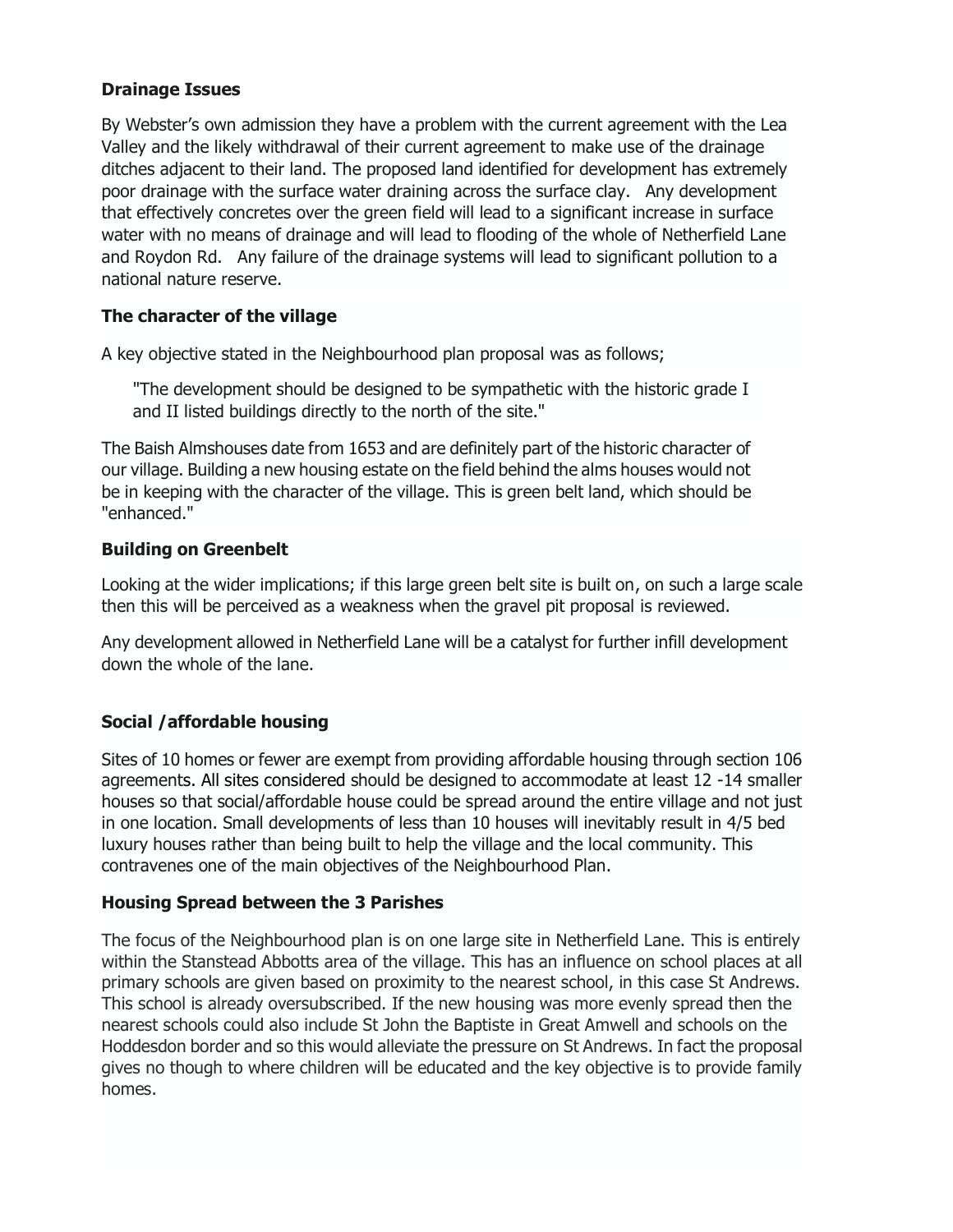## **Voting process within the Parishes; unfair process**

The Parish is made up of 3 Parishes; Stanstead Abbotts, St Margarets and Great Amwell and yet the bulk of the new housing is planned for the Stanstead Abbotts part of the village. This is not fair or appropriate. There is potential to develop other sites as listed in the neighbourhood plan proposal that accrued a higher score than the Netherfield Lane site. Netherfield Lane came joint  $16<sup>th</sup>$  on the possible list of site options and yet all of the focus has been placed on this one site. Discussions have taken place with Websters Estates in January 2020, when efforts should have been focused on finding a number of suitable Brownfield sites.

We understand that 3 Parishes are voting on the plans and yet Great Amwell have been excluded from development and yet they are still able to vote on matters that affect the other 2 Parishes and they are having an equal vote on these key matters; why is this?

It appears that within the current NP St Margret's has little or no development proposals yet this has the largest potential for development without impacting on the residents day to day life. There is potential to develop the land to the west of the sports field and the footpath between the A414 bypass and the B181. Why has this been rejected? This should be something that the village should be consulted on and form part of the referendum?

### **Issues with the process;**

#### **Lack of public information and communication**

It is on public record that the development of Netherfield Lane with a proposal for 60 homes was discussed with the developer in January 2020 and yet it was only made public after the Parish meeting on 14/10/2020. This is a public transparent process and we are deeply concerned that information that has been known for most of this year has only just been made public at this time. The NP and PC are working on behalf of the local residents and Parishioners and there is no justification for this delay.

Minutes are taken at each meeting with the NP and PC and yet these are not published for many months. There is no opportunity for residents to see the internal discussions. Why is this so slow?

### **Public opinion ignored**

There is no point in having consultations with local residents if their wishes are then going to be ignored. This has clearly been the case. The village voted on it's preferences and (only 4% were in favour of developments greater than 25 homes) 80% of the village voted in favour of small developments. It seems that it is convenient to put 60 homes in one location but this is not in the best interests of the village.

### **Communication difficulties**

Covid means that local residents are unaware of what is going on. Many meetings have taken place on zoom and many residents do not have either the equipment or the technology to enable them to attend these meetings. What other means have communication have been used (other than internet based communications) since January 2020, nearly a whole year?

We suggest that all consultations and referendums are postponed until the spring when proper meaningful communication can take place. After all, there is until 2033 to have the new homes in place. Why is this being rushed through during a global pandemic?